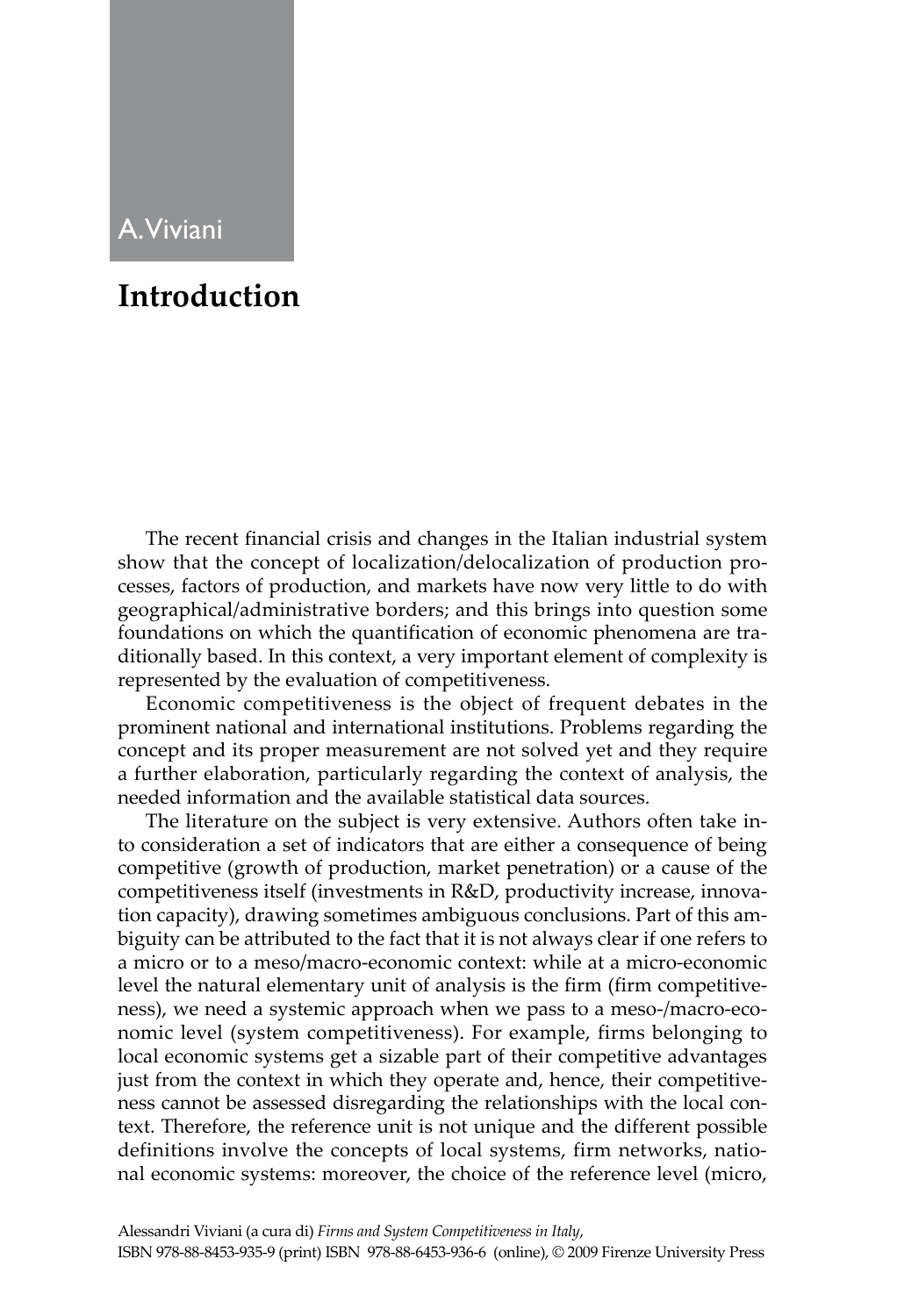## 8 Firms and System Competitiveness in Italy

meso, macro) has a strong effect, not only on the specification of the unit of analysis, but also on the identification of the relationships between units, time horizon, informative needs and related measurement of competitiveness. The micro, meso and macro perspectives are in someway integrated. In fact, if it is true that the competitiveness of a system largely depends on the competitiveness of the firms operating within it, it is also true that its competitiveness cannot be completely assessed by simply comparing the performance of the firms. In other words, we can say that firms and system objectives are different and they could even diverge: for example, the fact that the single firms are not competitive does not exclude that a system is instead highly competitive due to its capacity of creating new competitive firms and of expelling, at the same time, the weaker ones. Analogously, the fact that a system is able to create a high value added return does not imply that all of its firms have high returns; the returns could be compromised, for example, by an excessive financial burden. The consequence is that any proper analysis should necessarily take into consideration both aspects (micro and meso/macro). In particular, the aggregate approach (meso or macro) should face the crucial question of the reference level of analysis (firm networks, local or national system), that is which elementary unit should be considered in the analysis. In this respect, it is useful to refer to the concept of system which, as known, is based on the existence of components and relationships among components.

The definition of a system is founded on the concept that internal relationships are more important than external relationships (self-containing of the relationships). Hence, it is easy to understand how it is possible to identify minimal economic systems, characterized by common daily activities, and economic systems in which the self-containing concept can refer to common fiscal policy, industrial policy etc. Focusing on Italy, situation, the local labor systems, defined by ISTAT, seem to be the natural starting point, since they identify the minimal level at which many of the elements that influence the competitiveness of the higher level systems are born. In turn, the competitiveness of every local system is influenced by the nearby local systems and by the rules and policies adopted by the local and central administrations. In other words, if it can be affirmed that the Italian competitiveness (or the competitiveness of an Italian region) depends on the competitiveness of its local systems, it is also evident that the competitiveness of the national economic system (or regional system) has an effect on the competitiveness of the local systems that belong to it. This shows that the competitiveness of every local system depends, on the one hand, on the behavior of its internal components, and, on the other hand, on the interactions among the different territorial units, both at the same and at the higher hierarchical level.

These interactions are key factors which can explain the recent years' downturn in competitiveness for the Italian firms as well as the difference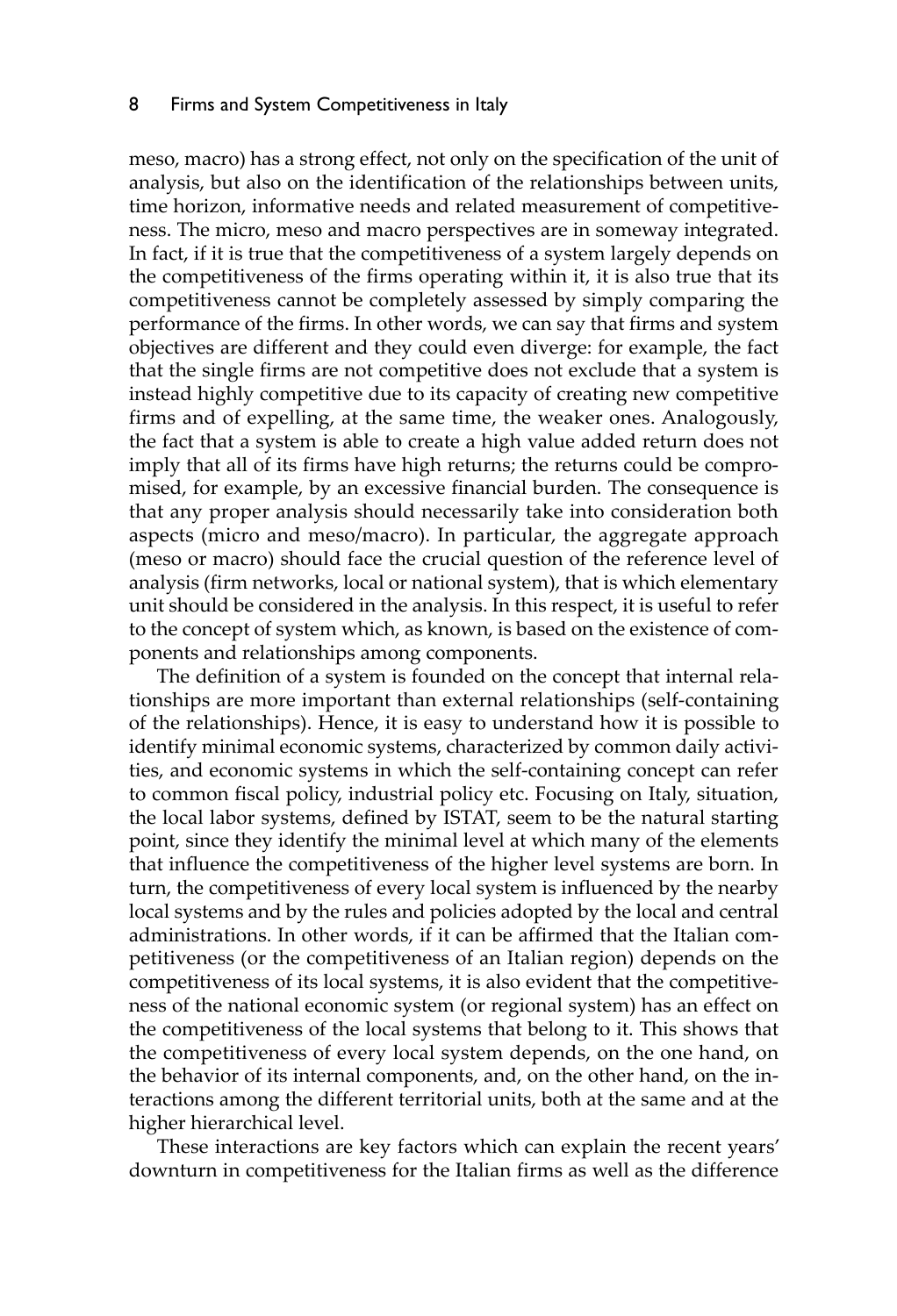in competitiveness we can observe in different sectors (see the Made in Italy or services vs. manufacturing).

This book aims at discussing the complex phenomenon called competitiveness from a critical viewpoint either at system or at firm level. In particular, Buzzigoli and Viviani (chapter 1) provide a comprehensive critical survey of the numerous contributions regarding competitiveness in its various aspects. Both theoretical and empirical issues are explored and discussed, with a special attention to statistical issues involved in the choice of proper informative sources, in the building of sound indicators and in the application of suitable methods of analysis.

In recent years, other than tertiarisation and reduction in firm size, substantial structural changes in the Italian economy between the last two censuses have affected Italian competitiveness. Grassini and Marliani (chapter 2) discuss the remarkable shift that occurred in the share of employment inside the industry sectors, from the production of home and personal goods towards the production of instrumental goods (light mechanics), as well as, inside the services sectors, from the production of personal services towards the production of business services in the period 1998-2004. They show a widespread decrease of labour productivity and a remarkable employment shift from industry to services. They also show that this employment reallocation across sectors had a negative effect on the performance of the whole economy: the employment share shifted towards less performing sectors. Services are mostly responsible for the presence of a robust structural burden.

Velucchi and Viviani (chapter 3) analyze the multidimensional competitiveness concept in a comparative perspective. Studies on this theme range from productivity and cost studies for specific activities and institutional analysis to general strategy papers, development plans and cluster studies. The best-known measure, however, seems to be the competitiveness index, a composite indicator ranking countries against each other according to selected criteria and proxies of competitive ability. In fact, competitiveness is a relative concept: it depends on the variables included in the analysis, on the disaggregation level, on the data sources. This chapter deals with competitiveness sensitivity and adapts a confirmatory factor analysis focusing on the economic and innovative capacity of the European regions. The results show the role of labor productivity and patenting on the regions competitiveness; in other words, the most competitive regions' are those with both high levels of economic prosperity human capital and, especially, innovative capacity.

Paniccià and Conti (chapters 4 and 5, respectively) analyse specific case studies to investigate the role of service sectors as a fostering force of competitiveness differentials at a regional level.

In particular, Paniccià (chapter 4), in his case study, analyses the interdependences in the fashion sector in Tuscany, in particular in the service